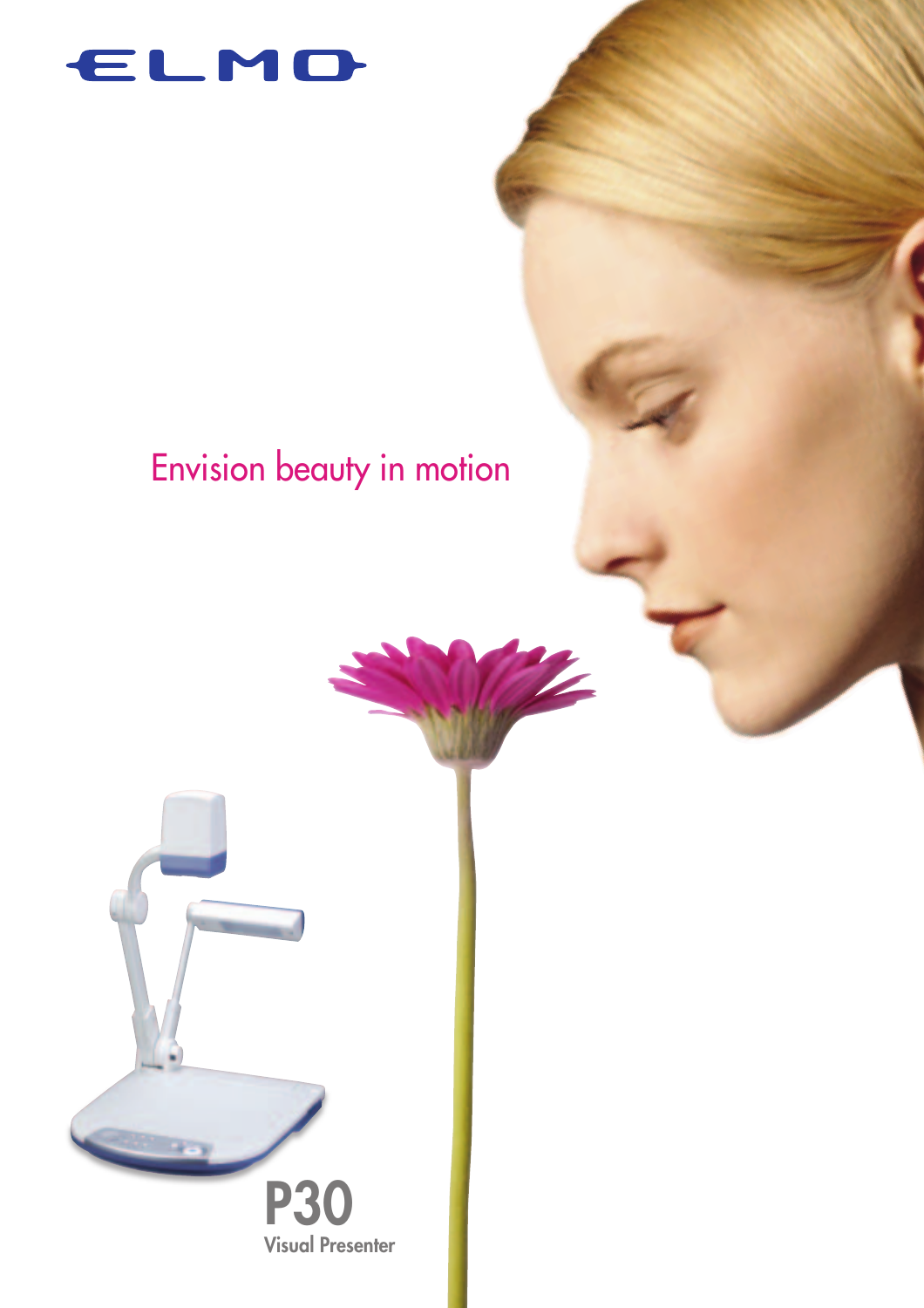The P30 is ideal for a diverse range of presentation applications – from business and research to industry and education.

Elmo's state-of-the-art technologies deliver both moving and still images with exceptional beauty and clarity.

### **850,000-pixel**  progressive scan CCD camera

The P30's advanced camera system integrates an 850,000-pixel progressive scan CCD pickup that's capable of capturing not only the finest details of images — but moving objects as well! Combined with true XGA (1,024 x 768) resolution, the P30

reproduces threedimensional objects and subtle shades of color with unsurpassed

precision.



#### **60X Zoom 60X zoom**

Focus in on the intricate details of your presentation with the 4X digital zoom function that can enlarge images up to 60 times when combined with the 15X optical zoom lens.





Optical 15X zoom Digital 4X zoom

## **Capture crisp, live images**

Now you can convey presentations more effectively and inspire your audience with vivid moving images on the big screen. With a frame rate of 20 fps, the P30 smoothly captures and



reproduces moving images that can either be presented live or saved to your PC for future use.



it easy to present objects

The P30's camera head can be rotated freely to capture objects at precise angles, making



 $-$  Head  $-$  Arm

with the exact look you want. And with the free-angle lamp, you also have all the flexibility you need to set ideal lighting conditions.



Weighing in at just 10.4 lbs — half the weight of standard models and measuring approximately 19 inches, the P30 is lightweight and compact enough to comfortably hand carry to any location.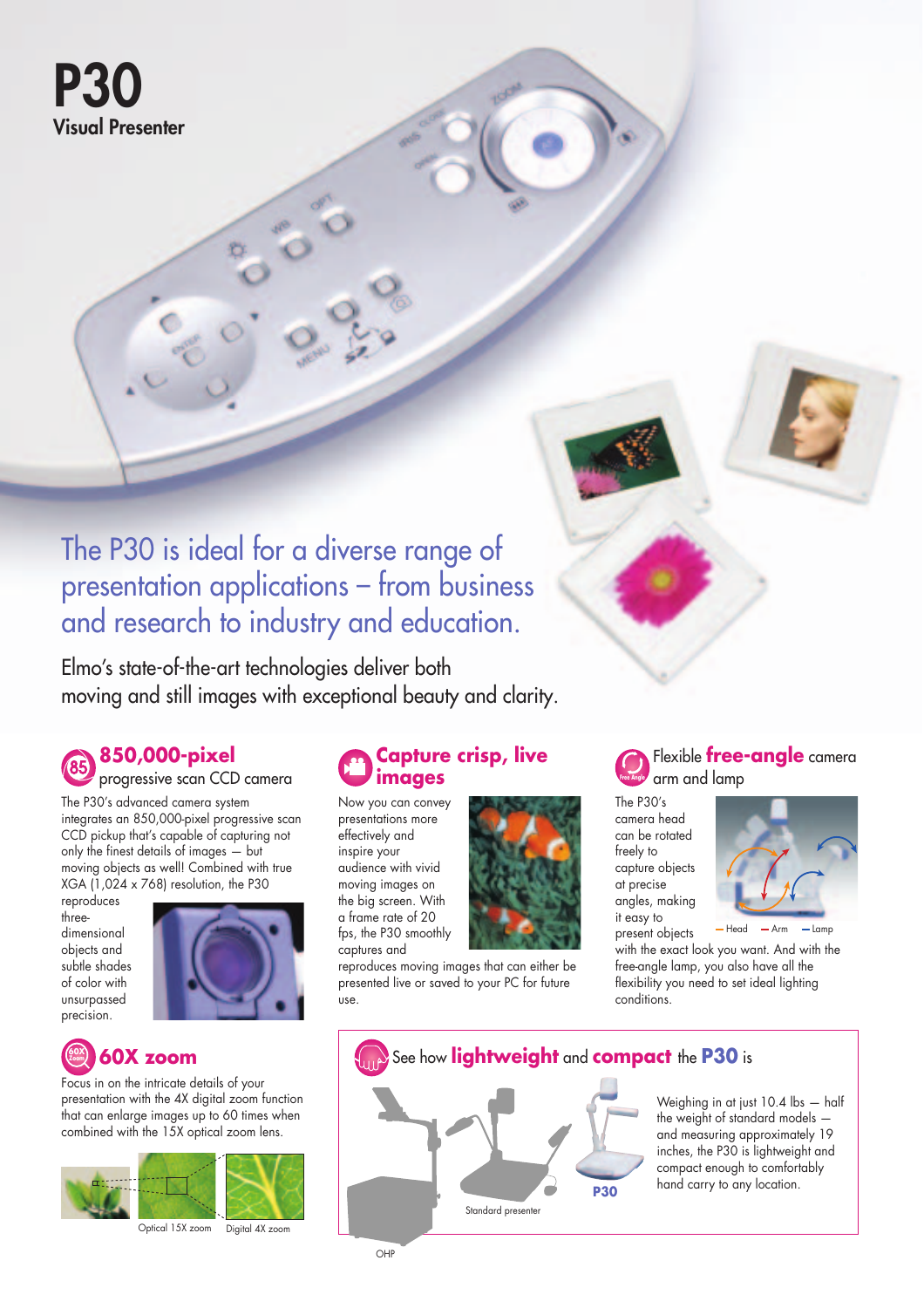## Business/Industry Education/Training

Product demos Presentations at medical/academic meetings Auctions for high-quality items Presentations of large A3-size documents or photos

# Lightweight and Business trip reports<br>Product demos<br>Presentations at







# Crystal Clear Expression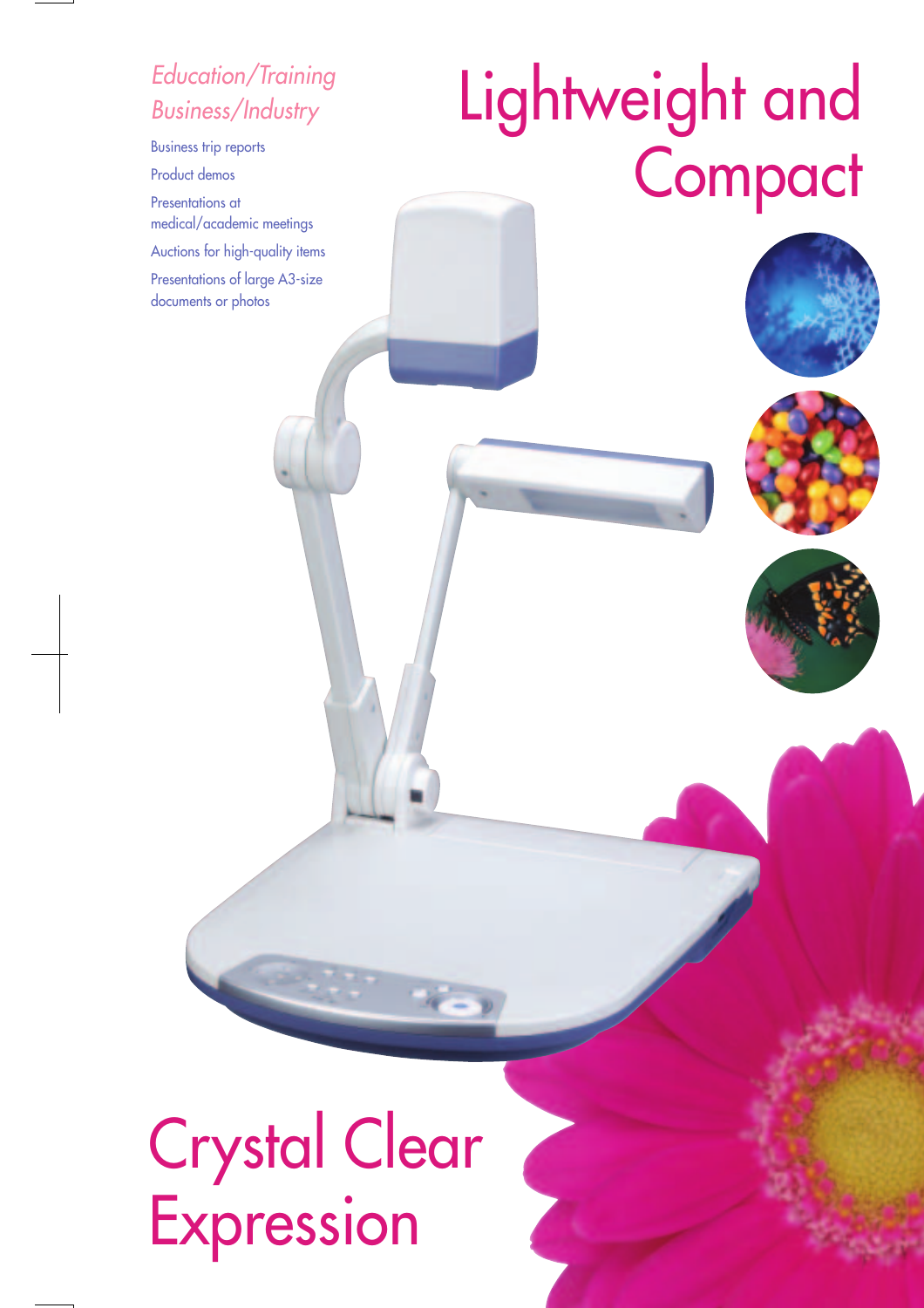



The P30's versatile output connections bring you greater presentation freedom and flexibility. The DVI output lets you transfer high-quality video data without any loss of image quality, while an analog RGB output makes it easy to connect the P30 to an LCD projector or a PC monitor for true XGAresolution display.

# **User-friendly** interface

For the ultimate in easy and intuitive operation, the P30 incorporates a Jog Dial zoom control for quick zoom adjustments as well as an OPT (optional) button that gives you the flexibility to assign a frequently used function to the front panel.



Jog Dial Optional button

**Jog Dial Optional**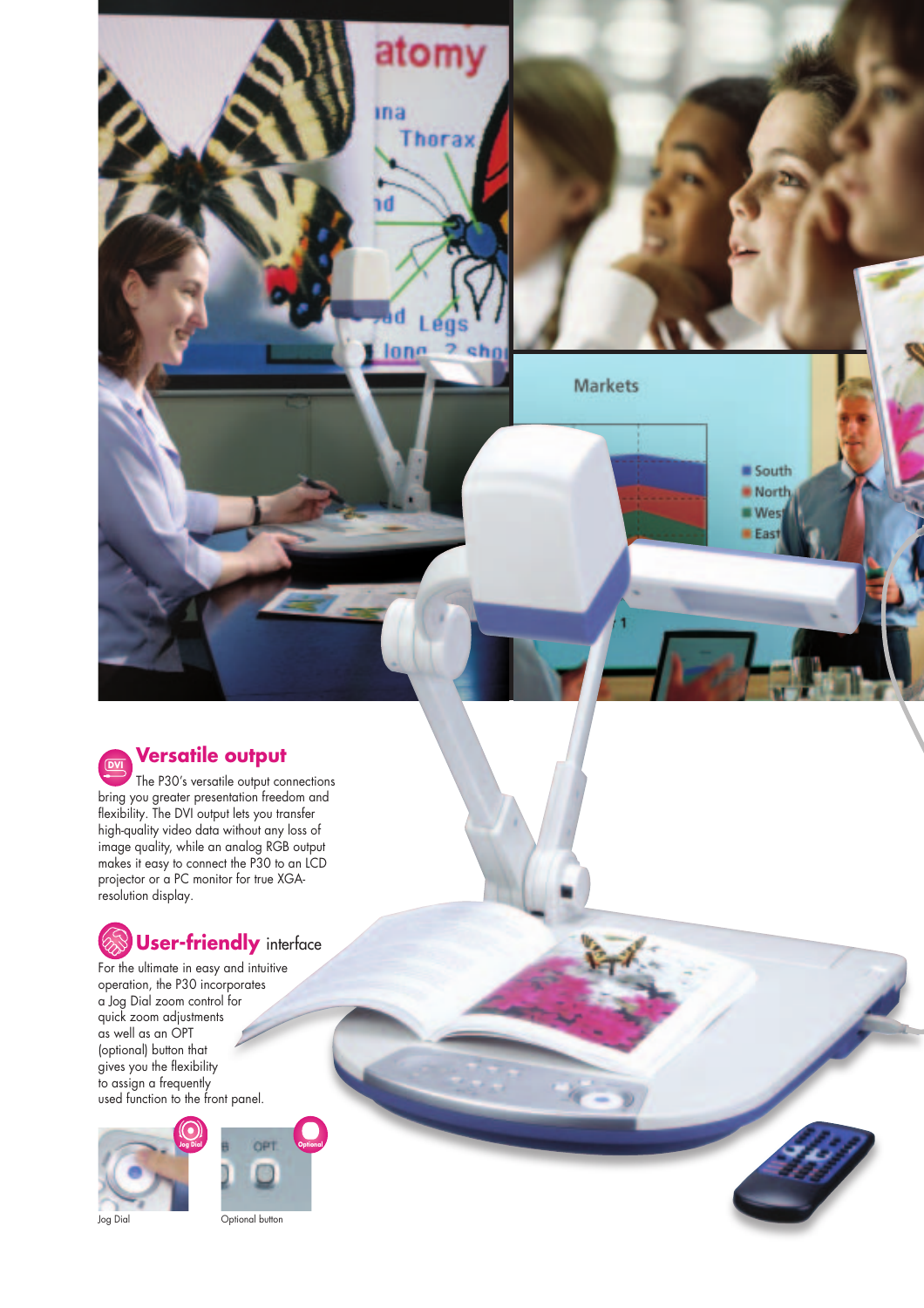## Quick and easy PC file transferring opens up a new world of possibilities.

With the convenience of bundled software, creating outstanding PC presentations has never been easier.

#### **Bundled Software "Image Mate for Presentation"**

• Annotation tools let you draw lines (freehand or straight) in a variety of colors to highlight and enhance screen images, right from your PC.

• Split Screen gives you a platform for comparing live video to stored images side by side for greater visual impact.



**Bundled Software "Image Mate for Movie Creation"**

• Moving images can be easily saved to a PC for future use as analog RGB 850,000pixel video files. Since files are saved in common AVI or WMV format, they can be played back effectively using Windows Media® Player\*.

\* AVI/WMV file playback is available with Windows Media Player versions 6.4 to 10.



Annotation Split Screen function Save video files

#### **TWAIN Driver TWAIN driver**

With TWAIN compatibility, the P30 brings you the versatility to import saved image files to commercially available photo retouching software.

# Make effective presentations – even without a PC!

## **SD Card SD Memory Card-ready**

Presentation data, such as PowerPoint® files and digital camera images, previously saved to an SD Memory Card (sold separately) is ready to go even without a PC. Thanks to the P30's Image Mate for Presentation software, you can output SD Memory Card data through the P30 for use in slideshow



## Other key features

**Setting Storage State presetting**

Instead of having to readjust the machine every time you use it, the P30 lets you store up to eight frequently used settings such as iris selection, white balance and lamp on/off. With quick and easy access to settings, your preferred adjustments are always ready to go.



Even conventional slides are easily presented using the P30's included Slide Shooting Adapter. (See the back page.)

presentations. Now with the flexibility of SD Memory Card storage, which can hold up to 2,048 image files, as well as conventional PC and camera images, the P30 provides a new dimension of presentation possibilities.

## **Split screen** and **slideshow display**

Images previously saved to an SD Memory Card can be conveniently displayed as split

screens (9 or 16 splits) or slideshows, enabling quick file searches and smooth operation.



#### **A3 Size A3-size** shooting area

With a large A3-size shooting area, the P30 captures a wider image field compared to the conventional B4 size.



Cables are always neat and tidy thanks to the rear panel cord cover.



Note: The cord cover pictured here is made transparent for explanatory purposes.